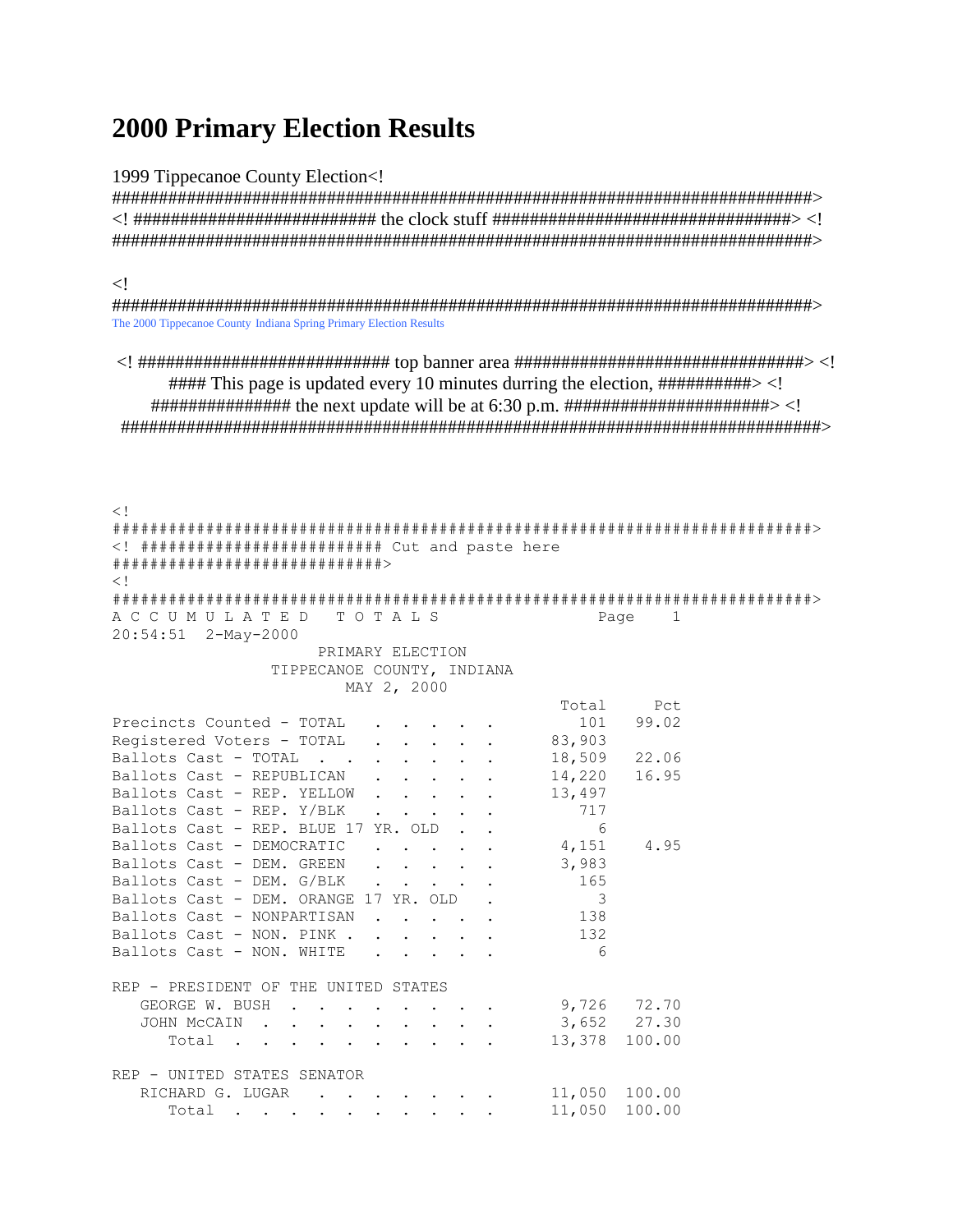| REP - GOVERNOR                              |                |                                                    |                                        |                             |  |             |               |
|---------------------------------------------|----------------|----------------------------------------------------|----------------------------------------|-----------------------------|--|-------------|---------------|
| DAVID MCINTOSH                              |                |                                                    |                                        |                             |  |             | 9,733 74.30   |
| JOHN PRICE                                  |                |                                                    |                                        |                             |  | 3,367 25.70 |               |
| Total.                                      |                |                                                    |                                        |                             |  |             | 13,100 100.00 |
| REP - UNITED STATES REPRESENTATIVE          |                |                                                    |                                        |                             |  |             |               |
| 7TH DISTRICT                                |                |                                                    |                                        |                             |  |             |               |
| MATT BRANAM                                 |                |                                                    |                                        |                             |  | 128         | 0.95          |
| BRYAN L. DONALDSON .                        |                |                                                    | $\sim$ $\sim$                          | $\sim$ $\sim$ $\sim$ $\sim$ |  | 229         | 1.69          |
| TONY (ANTHONY) W. DUNCAN                    |                |                                                    |                                        |                             |  |             | 173 1.28      |
| ALEX GATZIMOS                               |                |                                                    |                                        |                             |  |             | 950 7.02      |
| BOB GRIFFITHS                               |                | $\mathbf{r}$ , and $\mathbf{r}$ , and $\mathbf{r}$ |                                        |                             |  |             | 8,512 62.89   |
| DOUGLAS EDWIN HESS                          |                |                                                    |                                        |                             |  |             | 167 1.23      |
| BRIAN D. KERNS                              |                |                                                    |                                        | $\sim$                      |  | 3,269       | 24.15         |
| JOHN W. TIMM .                              | $\overline{a}$ | $\sim$                                             | $\mathbf{r}$ . The set of $\mathbf{r}$ | $\sim$                      |  |             | 107 0.79      |
| Total                                       |                |                                                    |                                        | $\sim$                      |  |             | 13,535 100.00 |
| REP - STATE SENATOR                         |                |                                                    |                                        |                             |  |             |               |
| 7TH DISTRICT                                |                |                                                    |                                        |                             |  |             |               |
| BRANDT HERSHMAN.                            |                |                                                    |                                        |                             |  |             | 2,737 100.00  |
| Total                                       |                |                                                    |                                        |                             |  |             | 2,737 100.00  |
| REP - STATE REPRESENTATIVE<br>25TH DISTRICT |                |                                                    |                                        |                             |  |             |               |
| DONALD J. LEHE                              |                |                                                    |                                        |                             |  |             | 83 100.00     |
| Total                                       |                |                                                    |                                        |                             |  | 83          | 100.00        |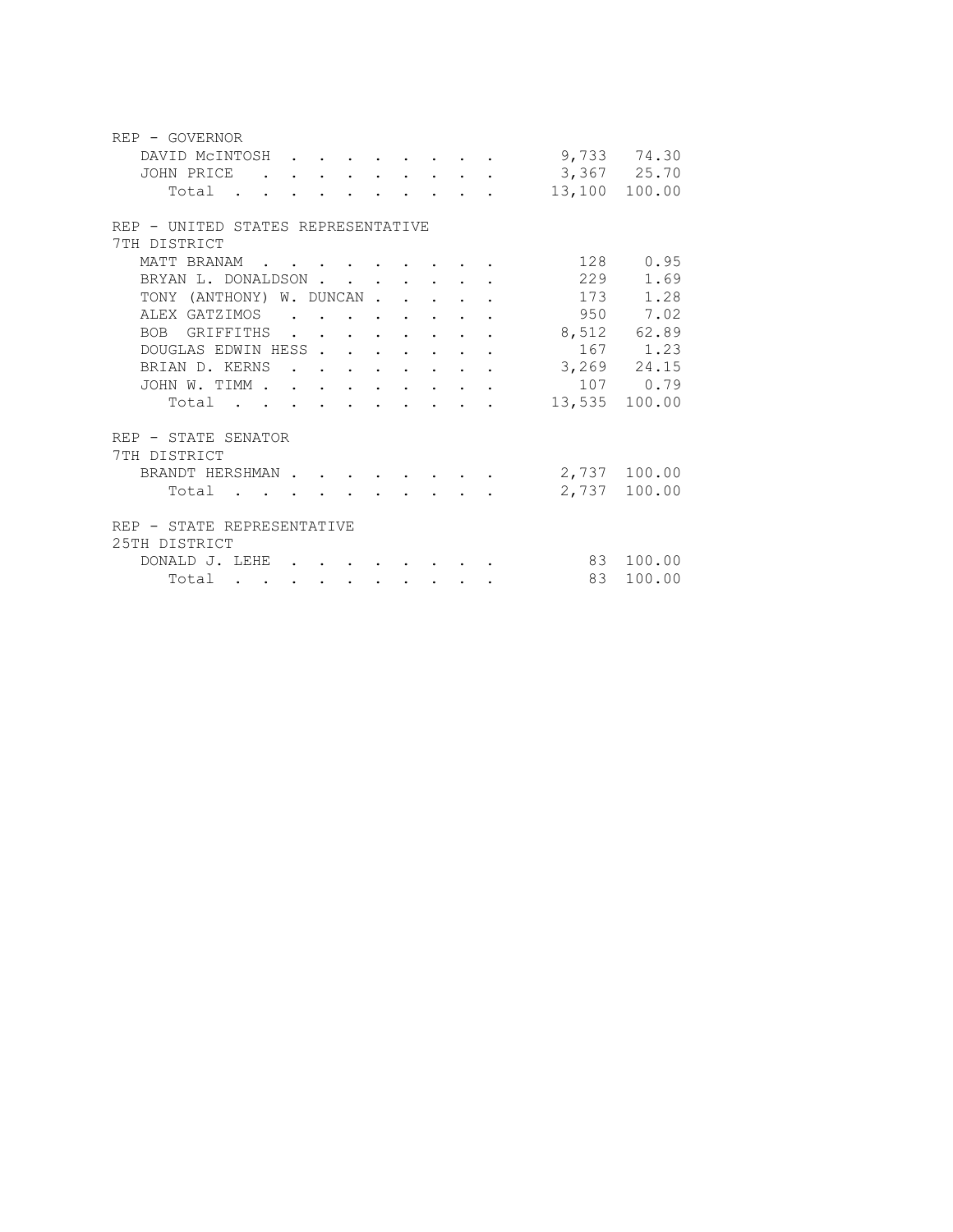|            | A C C U M U L A T E D T O T A L S<br>20:54:51 2-May-2000 |                      |           |                          |              |              |                 |                            |                                  | Page 2                     |
|------------|----------------------------------------------------------|----------------------|-----------|--------------------------|--------------|--------------|-----------------|----------------------------|----------------------------------|----------------------------|
|            |                                                          |                      |           | PRIMARY ELECTION         |              |              |                 |                            |                                  |                            |
|            |                                                          |                      |           |                          |              |              |                 | TIPPECANOE COUNTY, INDIANA |                                  |                            |
|            |                                                          |                      |           |                          |              | MAY 2, 2000  |                 |                            |                                  |                            |
|            |                                                          |                      |           |                          |              |              |                 |                            |                                  | Total Pct                  |
|            | REP - STATE REPRESENTATIVE                               |                      |           |                          |              |              |                 |                            |                                  |                            |
|            | 26TH DISTRICT                                            |                      |           |                          |              |              |                 |                            |                                  |                            |
|            | SUE W. SCHOLER                                           |                      |           |                          |              |              |                 |                            |                                  | 3,872 100.00               |
|            | Total                                                    |                      |           |                          |              |              | $\cdot$ $\cdot$ |                            |                                  | 3,872 100.00               |
|            |                                                          |                      |           |                          |              |              |                 |                            |                                  |                            |
|            | REP - STATE REPRESENTATIVE<br>27TH DISTRICT              |                      |           |                          |              |              |                 |                            |                                  |                            |
|            | SUE O'BRIEN                                              |                      |           |                          |              |              |                 |                            | $4,742$ 100.00                   |                            |
|            | Total                                                    |                      |           |                          |              |              |                 |                            | 4,742 100.00                     |                            |
|            |                                                          |                      |           |                          |              |              |                 |                            |                                  |                            |
|            | REP - STATE REPRESENTATIVE                               |                      |           |                          |              |              |                 |                            |                                  |                            |
|            | 41ST DISTRICT                                            |                      |           |                          |              |              |                 |                            |                                  |                            |
|            | TIMOTHY (TIM) BROWN                                      |                      |           |                          |              |              |                 |                            |                                  | 2,749 100.00               |
|            | Total                                                    |                      |           |                          |              |              |                 |                            |                                  | 2,749 100.00               |
|            |                                                          |                      |           |                          |              |              |                 |                            |                                  |                            |
|            | REP - JUDGE OF THE SUPERIOR COURT                        |                      |           |                          |              |              |                 |                            |                                  |                            |
|            |                                                          |                      |           |                          |              |              |                 |                            | WAYNE FOUNTAIN 6,011 43.86       |                            |
|            |                                                          |                      |           |                          |              |              |                 |                            | MICHAEL A. MORRISSEY 7,694 56.14 |                            |
|            | Total                                                    |                      |           |                          |              |              |                 |                            |                                  | 13,705 100.00              |
|            |                                                          |                      |           |                          |              |              |                 |                            |                                  |                            |
|            | REP - COUNTY TREASURER                                   |                      |           |                          |              |              |                 |                            |                                  |                            |
|            | ONETA E. TOLLE                                           |                      |           |                          |              |              |                 |                            |                                  | 10,885 100.00              |
|            | Total                                                    | $\ddot{\phantom{0}}$ |           | $\mathbf{r}$             |              | $\sim$       |                 |                            | 10,885                           | 100.00                     |
|            |                                                          |                      |           |                          |              |              |                 |                            |                                  |                            |
|            | REP - COUNTY CORONER                                     |                      |           |                          |              |              |                 |                            |                                  |                            |
|            | MARTIN DAVID AVOLT                                       |                      |           |                          |              |              |                 |                            |                                  | 11,191 100.00              |
|            | Total                                                    |                      |           |                          |              |              |                 |                            | 11,191                           | 100.00                     |
|            | REP - COUNTY SURVEYOR                                    |                      |           |                          |              |              |                 |                            |                                  |                            |
|            | STEPHEN L. MURRAY                                        |                      |           |                          |              |              |                 |                            |                                  | 10,673 100.00              |
|            | Total                                                    | $\sim$               |           |                          |              |              |                 |                            |                                  | 10,673 100.00              |
|            |                                                          |                      |           |                          |              |              |                 |                            |                                  |                            |
|            | REP - COUNTY COMMISSIONER                                |                      |           |                          |              |              |                 |                            |                                  |                            |
| DISTRICT 2 |                                                          |                      |           |                          |              |              |                 |                            |                                  |                            |
|            | K. D. BENSON .                                           |                      |           |                          |              |              |                 |                            |                                  | 6,783 51.15                |
|            | CARL L. TREECE                                           |                      |           | <b>Contract Contract</b> |              |              |                 |                            |                                  | 6,479 48.85                |
|            | Total                                                    |                      |           |                          |              |              |                 |                            |                                  | 13,262 100.00              |
|            |                                                          |                      |           |                          |              |              |                 |                            |                                  |                            |
|            | REP - COUNTY COMMISSIONER                                |                      |           |                          |              |              |                 |                            |                                  |                            |
| DISTRICT 3 |                                                          |                      |           |                          |              |              |                 |                            |                                  |                            |
|            | RUTH E. SHEDD                                            |                      |           |                          |              |              |                 |                            |                                  | 10,680 100.00              |
|            | Total                                                    | $\sim$               |           |                          |              |              |                 |                            |                                  | 10,680 100.00              |
|            |                                                          |                      |           |                          |              |              |                 |                            |                                  |                            |
|            | REP - COUNTY COUNCIL MEMBER                              |                      |           |                          |              |              |                 |                            |                                  |                            |
| AT-LARGE   |                                                          |                      |           |                          |              |              |                 |                            |                                  |                            |
|            | VOTE FOR NOT MORE THAN                                   |                      |           | 3                        |              |              |                 |                            |                                  |                            |
|            | CONNIE L. BASHAM                                         |                      |           |                          |              |              |                 |                            |                                  | 8,181 32.53                |
|            | JEFFREY L. KESSLER .                                     |                      |           | $\ddot{\phantom{a}}$     |              |              |                 |                            |                                  | 9,624 38.27<br>7,342 29.20 |
|            | KATHY VERNON                                             |                      | $\bullet$ |                          |              |              |                 |                            |                                  |                            |
|            | Total                                                    |                      |           | $\sim$                   | $\mathbf{L}$ | $\mathbf{L}$ |                 |                            | 25,147                           | 100.00                     |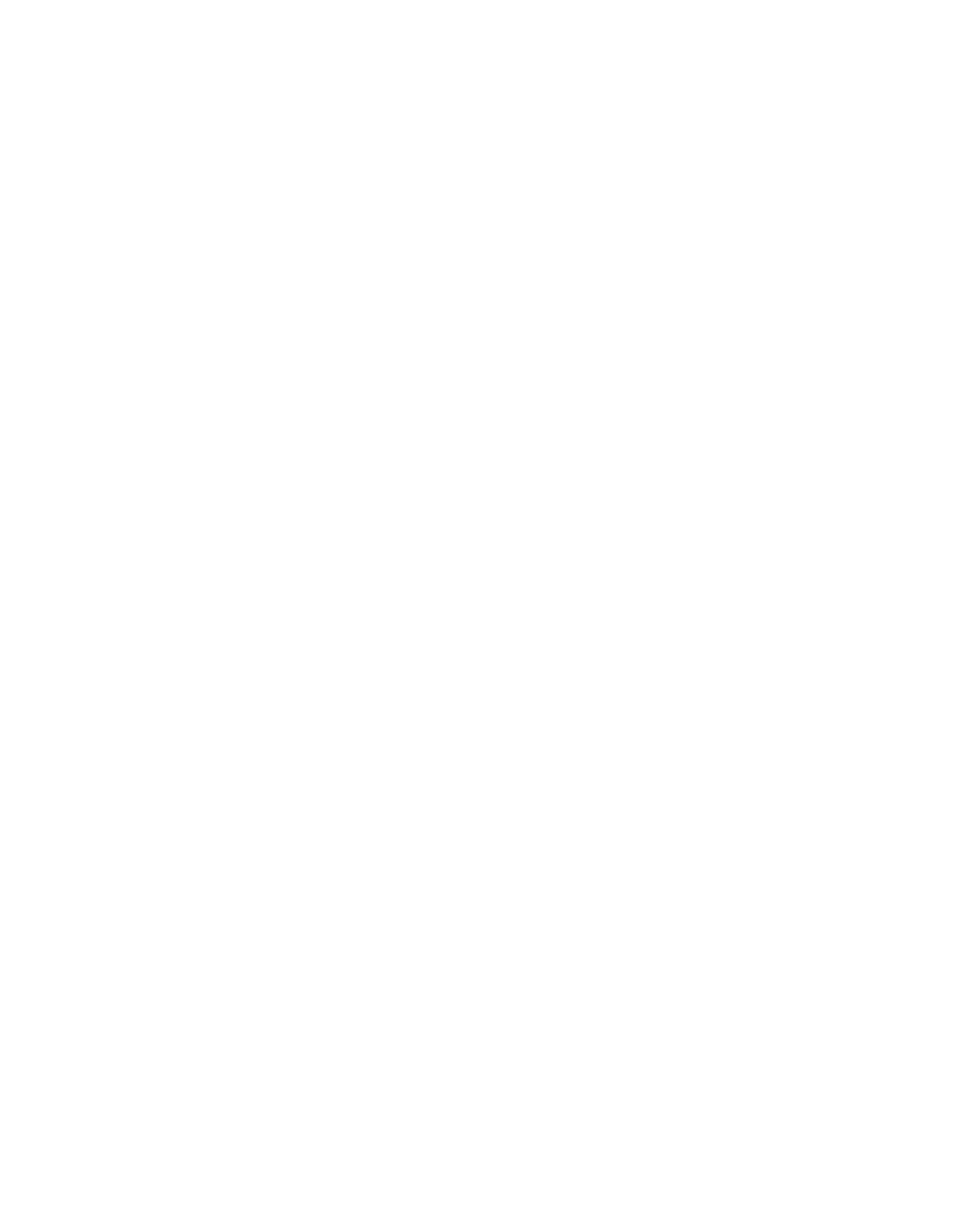| ACCUMULATED TOTALS<br>20:54:51 2-May-2000                                           |                                                                                            |                                                           |  |                        | Page 3                 |
|-------------------------------------------------------------------------------------|--------------------------------------------------------------------------------------------|-----------------------------------------------------------|--|------------------------|------------------------|
| TIPPECANOE COUNTY, INDIANA                                                          | PRIMARY ELECTION                                                                           |                                                           |  |                        |                        |
|                                                                                     | MAY 2, 2000                                                                                |                                                           |  |                        |                        |
|                                                                                     |                                                                                            |                                                           |  |                        | Total Pct              |
| REP - STATE CONVENTION DELEGATE<br>FAIRFIELD DISTRICT 1                             |                                                                                            |                                                           |  |                        |                        |
| ONETA E. TOLLE                                                                      |                                                                                            |                                                           |  |                        | 192 100.00             |
| Total $\cdot$                                                                       |                                                                                            |                                                           |  | 192 100.00             |                        |
|                                                                                     |                                                                                            |                                                           |  |                        |                        |
| REP - STATE CONVENTION DELEGATE<br>FAIRFIELD DISTRICT 2<br>VOTE FOR NOT MORE THAN 2 |                                                                                            |                                                           |  |                        |                        |
| STEVEN F. FIELDS                                                                    |                                                                                            |                                                           |  | 211 32.97              |                        |
| BOB GRIFFITHS 429 67.03                                                             |                                                                                            |                                                           |  |                        |                        |
| Total 640 100.00                                                                    |                                                                                            |                                                           |  |                        |                        |
|                                                                                     |                                                                                            |                                                           |  |                        |                        |
| REP - STATE CONVENTION DELEGATE<br>FAIRFIELD DISTRICT 3                             |                                                                                            |                                                           |  |                        |                        |
| BETTY J. MICHAEL                                                                    |                                                                                            |                                                           |  | 193 50.66              |                        |
| SUE O'BRIEN                                                                         | $\mathbf{r} = \mathbf{r} + \mathbf{r} + \mathbf{r} + \mathbf{r} + \mathbf{r} + \mathbf{r}$ |                                                           |  | 188 49.34              |                        |
| Total                                                                               | $\ddot{\phantom{a}}$                                                                       |                                                           |  |                        | 381 100.00             |
| REP - STATE CONVENTION DELEGATE                                                     |                                                                                            |                                                           |  |                        |                        |
| FAIRFIELD DISTRICT 4                                                                |                                                                                            |                                                           |  |                        |                        |
| VOTE FOR NOT MORE THAN 4                                                            |                                                                                            |                                                           |  |                        |                        |
| JAMES A. ANDREW                                                                     |                                                                                            |                                                           |  |                        | 461 19.53              |
| LISA DECKER                                                                         |                                                                                            |                                                           |  |                        | 529 22.41<br>524 22.19 |
|                                                                                     |                                                                                            |                                                           |  |                        | 364 15.42              |
| JEFFREY A. KEMPER<br>STEVEN C. NEEDHAM<br>JACK RHODA                                |                                                                                            |                                                           |  | 483 20.46              |                        |
| Total                                                                               |                                                                                            |                                                           |  | 2,361 100.00           |                        |
|                                                                                     |                                                                                            |                                                           |  |                        |                        |
| REP - STATE CONVENTION DELEGATE<br>FAIRFIELD DISTRICT 5                             |                                                                                            |                                                           |  |                        |                        |
| VOTE FOR NOT MORE THAN 4                                                            |                                                                                            |                                                           |  |                        |                        |
| CAROLYN S. FISHER                                                                   |                                                                                            |                                                           |  |                        |                        |
| NORBERT A. FISHER                                                                   |                                                                                            |                                                           |  | 540 23.81<br>589 25.97 |                        |
| JERRY R. SMELSER                                                                    |                                                                                            |                                                           |  |                        | 550 24.25              |
| MICHAEL D. SMITH                                                                    |                                                                                            |                                                           |  |                        | 589 25.97              |
| Total                                                                               |                                                                                            |                                                           |  | 2,268 100.00           |                        |
| REP - STATE CONVENTION DELEGATE<br>FAIRFIELD DISTRICT 6                             |                                                                                            |                                                           |  |                        |                        |
| VOTE FOR NOT MORE THAN 2                                                            |                                                                                            |                                                           |  |                        |                        |
| MICHAEL J. SPENCER                                                                  |                                                                                            |                                                           |  |                        | 289 100.00             |
| Total                                                                               |                                                                                            |                                                           |  |                        | 289 100.00             |
|                                                                                     |                                                                                            |                                                           |  |                        |                        |
| REP - STATE CONVENTION DELEGATE<br>FAIRFIELD DISTRICT 7<br>VOTE FOR NOT MORE THAN 2 |                                                                                            |                                                           |  |                        |                        |
| RUTH M. ARETZ                                                                       |                                                                                            |                                                           |  |                        | 376 38.60              |
| PAMELA K. BERGLUND. .                                                               |                                                                                            | $\mathbf{L}^{\text{max}}$ , and $\mathbf{L}^{\text{max}}$ |  |                        | 195 20.02              |
| CALLIE A. MARKSBARY                                                                 |                                                                                            |                                                           |  |                        | $111$ $11.40$          |
| JEROME L. WITHERED                                                                  |                                                                                            |                                                           |  |                        | 292 29.98              |
| Total                                                                               |                                                                                            |                                                           |  |                        | 974 100.00             |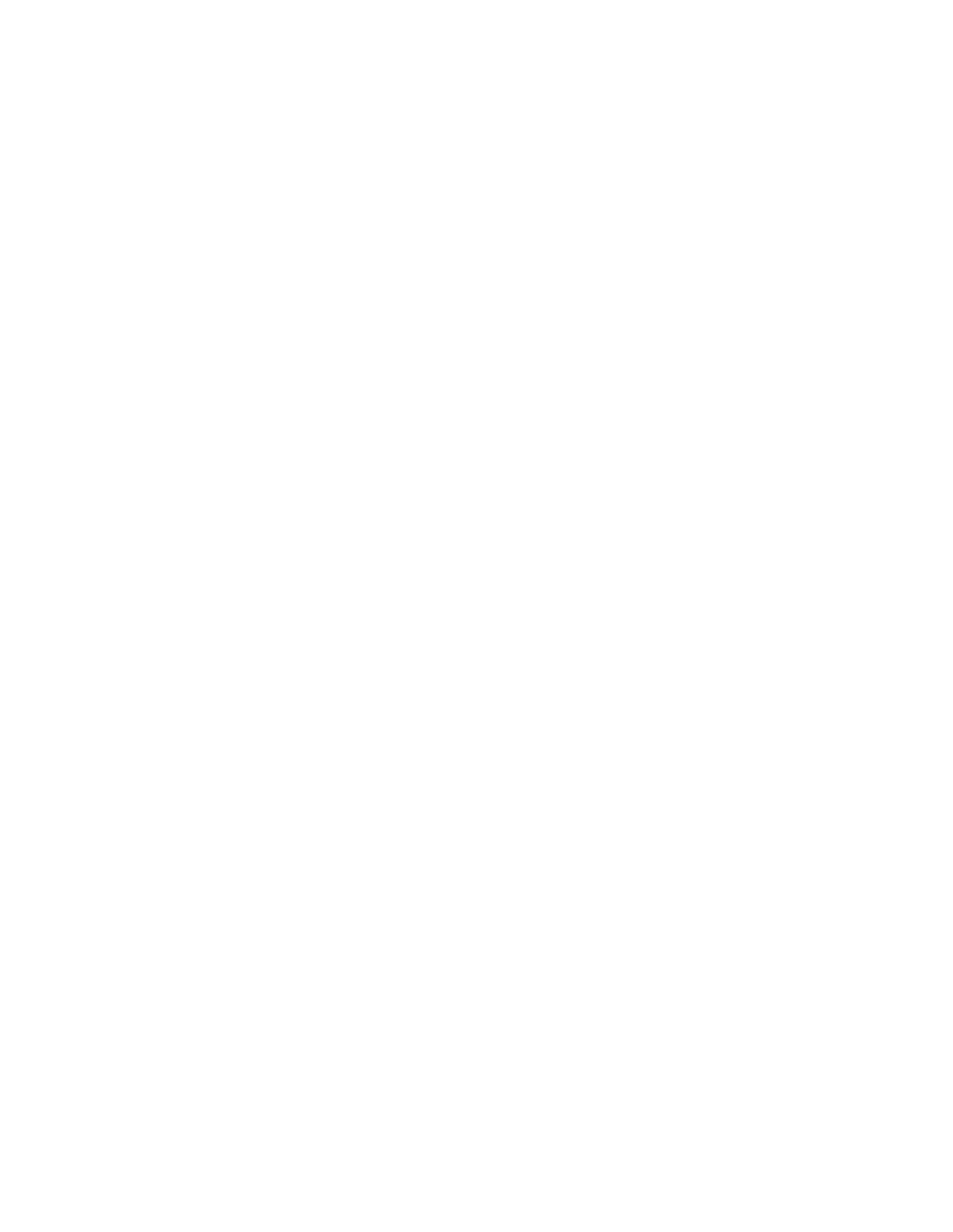| A C C U M U L A T E D T O T A L S<br>20:54:51 2-May-2000                                                                          |                                                                                                                 | Page 4                 |              |        |                                                       |                                                                  |              |                        |
|-----------------------------------------------------------------------------------------------------------------------------------|-----------------------------------------------------------------------------------------------------------------|------------------------|--------------|--------|-------------------------------------------------------|------------------------------------------------------------------|--------------|------------------------|
|                                                                                                                                   | PRIMARY ELECTION                                                                                                |                        |              |        |                                                       |                                                                  |              |                        |
| TIPPECANOE COUNTY, INDIANA                                                                                                        |                                                                                                                 |                        |              |        |                                                       |                                                                  |              |                        |
|                                                                                                                                   |                                                                                                                 | MAY 2, 2000            |              |        |                                                       |                                                                  |              |                        |
|                                                                                                                                   |                                                                                                                 |                        |              |        |                                                       |                                                                  |              | Total Pct              |
| REP - STATE CONVENTION DELEGATE                                                                                                   |                                                                                                                 |                        |              |        |                                                       |                                                                  |              |                        |
| FAIRFIELD DISTRICT 8                                                                                                              |                                                                                                                 |                        |              |        |                                                       |                                                                  |              |                        |
| VOTE FOR NOT MORE THAN 3                                                                                                          |                                                                                                                 |                        |              |        |                                                       |                                                                  |              |                        |
| GLENN M. ALLEN                                                                                                                    |                                                                                                                 |                        |              |        |                                                       |                                                                  |              | 457 37.31              |
| CLEMENS L. SCHROLL                                                                                                                |                                                                                                                 | $\sim 10^{-11}$        | $\mathbf{L}$ |        | $\mathbf{r}$ , $\mathbf{r}$ , $\mathbf{r}$            |                                                                  |              | 395 32.24              |
| DENICE A. SCHROLL                                                                                                                 |                                                                                                                 |                        |              |        |                                                       |                                                                  |              | 373 30.45              |
| Total                                                                                                                             |                                                                                                                 |                        |              |        |                                                       |                                                                  | 1,225 100.00 |                        |
|                                                                                                                                   |                                                                                                                 |                        |              |        |                                                       |                                                                  |              |                        |
| REP - STATE CONVENTION DELEGATE                                                                                                   |                                                                                                                 |                        |              |        |                                                       |                                                                  |              |                        |
| WABASH DISTRICT 1                                                                                                                 |                                                                                                                 |                        |              |        |                                                       |                                                                  |              |                        |
| VOTE FOR NOT MORE THAN 2                                                                                                          |                                                                                                                 |                        |              |        |                                                       |                                                                  |              |                        |
| RUTH E. BORDEN                                                                                                                    |                                                                                                                 |                        |              |        |                                                       |                                                                  |              | 83 21.67               |
| NED E. DERHAMMER.                                                                                                                 | $\ddot{\phantom{0}}$                                                                                            |                        |              |        |                                                       |                                                                  |              | 99 25.85               |
| NOLA J. GENTRY                                                                                                                    |                                                                                                                 |                        |              |        |                                                       |                                                                  |              | 201 52.48              |
| Total                                                                                                                             |                                                                                                                 |                        |              |        |                                                       |                                                                  |              | 383 100.00             |
|                                                                                                                                   |                                                                                                                 |                        |              |        |                                                       |                                                                  |              |                        |
| REP - STATE CONVENTION DELEGATE                                                                                                   |                                                                                                                 |                        |              |        |                                                       |                                                                  |              |                        |
| WABASH DISTRICT 2                                                                                                                 |                                                                                                                 |                        |              |        |                                                       |                                                                  |              |                        |
| MARK SIMPSON DAVIS                                                                                                                |                                                                                                                 |                        |              |        |                                                       |                                                                  |              | 98 56.00               |
| RYAN TRAVIS                                                                                                                       |                                                                                                                 |                        |              |        |                                                       |                                                                  |              | 77 44.00<br>175 100.00 |
| Total .<br>$\ddot{\phantom{0}}$<br>$\sim$                                                                                         |                                                                                                                 | <b>Service Control</b> |              |        |                                                       |                                                                  |              |                        |
|                                                                                                                                   |                                                                                                                 |                        |              |        |                                                       |                                                                  |              |                        |
| REP - STATE CONVENTION DELEGATE                                                                                                   |                                                                                                                 |                        |              |        |                                                       |                                                                  |              |                        |
| WABASH DISTRICT 3                                                                                                                 |                                                                                                                 |                        |              |        |                                                       |                                                                  |              |                        |
| VOTE FOR NOT MORE THAN 2                                                                                                          |                                                                                                                 |                        |              |        |                                                       |                                                                  |              |                        |
| RONALD L. FRUITT                                                                                                                  |                                                                                                                 |                        |              |        |                                                       |                                                                  | 528 100.00   |                        |
| Total                                                                                                                             |                                                                                                                 |                        |              |        |                                                       |                                                                  |              | 528 100.00             |
|                                                                                                                                   |                                                                                                                 |                        |              |        |                                                       |                                                                  |              |                        |
| REP - STATE CONVENTION DELEGATE                                                                                                   |                                                                                                                 |                        |              |        |                                                       |                                                                  |              |                        |
| WABASH DISTRICT 4                                                                                                                 |                                                                                                                 |                        |              |        |                                                       |                                                                  |              |                        |
| VOTE FOR NOT MORE THAN 3                                                                                                          |                                                                                                                 |                        |              |        |                                                       |                                                                  |              |                        |
| DAVID S. HENDERSON                                                                                                                |                                                                                                                 |                        |              |        |                                                       |                                                                  | 531 21.62    |                        |
| SUE W. SCHOLER<br>the contract of the contract of the contract of the contract of the contract of the contract of the contract of |                                                                                                                 |                        |              |        |                                                       |                                                                  | 922 37.54    |                        |
| BARBARA B. SPARBY                                                                                                                 | the contract of the contract of the contract of the contract of the contract of the contract of the contract of |                        |              |        |                                                       |                                                                  |              | 691 28.14              |
| NORRISK. WANG                                                                                                                     |                                                                                                                 |                        |              |        |                                                       |                                                                  |              | 312 12.70              |
| Total                                                                                                                             |                                                                                                                 |                        |              |        |                                                       |                                                                  | 2,456 100.00 |                        |
|                                                                                                                                   |                                                                                                                 |                        |              |        |                                                       |                                                                  |              |                        |
| REP - STATE CONVENTION DELEGATE                                                                                                   |                                                                                                                 |                        |              |        |                                                       |                                                                  |              |                        |
| WABASH DISTRICT 5                                                                                                                 |                                                                                                                 |                        |              |        |                                                       |                                                                  |              |                        |
| VOTE FOR NOT MORE THAN 3                                                                                                          |                                                                                                                 |                        |              |        |                                                       |                                                                  |              |                        |
| DAVID S. BYERS                                                                                                                    |                                                                                                                 |                        |              |        |                                                       |                                                                  | 531          | 28.27                  |
| ELLEN BYERS                                                                                                                       |                                                                                                                 |                        | $\mathbf{L}$ |        |                                                       |                                                                  | 426          | 22.68                  |
| GREG DEAN                                                                                                                         | $\bullet$ .                                                                                                     | $\ddotsc$              | $\mathbf{L}$ | $\sim$ | $\mathbf{L}$                                          |                                                                  | 255          | 13.58                  |
| PATRICK K. HARRINGTON                                                                                                             |                                                                                                                 |                        |              |        |                                                       | $\mathbf{r} = \mathbf{r} + \mathbf{r} + \mathbf{r} + \mathbf{r}$ | 447 23.80    |                        |
| LOUIS R. HILL                                                                                                                     |                                                                                                                 |                        |              |        | $\mathbf{z} = \mathbf{z} + \mathbf{z} + \mathbf{z}$ . |                                                                  |              | 219 11.66              |
| Total                                                                                                                             |                                                                                                                 |                        |              |        |                                                       | $\mathbf{r} = \mathbf{r} + \mathbf{r}$ .                         |              | 1,878 100.00           |
|                                                                                                                                   |                                                                                                                 |                        |              |        |                                                       |                                                                  |              |                        |
| REP - STATE CONVENTION DELEGATE                                                                                                   |                                                                                                                 |                        |              |        |                                                       |                                                                  |              |                        |
| WABASH DISTRICT 6                                                                                                                 |                                                                                                                 |                        |              |        |                                                       |                                                                  |              |                        |
| VOTE FOR NOT MORE THAN 2                                                                                                          |                                                                                                                 |                        |              |        |                                                       |                                                                  |              |                        |
| PATRICIA A. MASON                                                                                                                 |                                                                                                                 |                        |              |        |                                                       |                                                                  |              | 203 49.39              |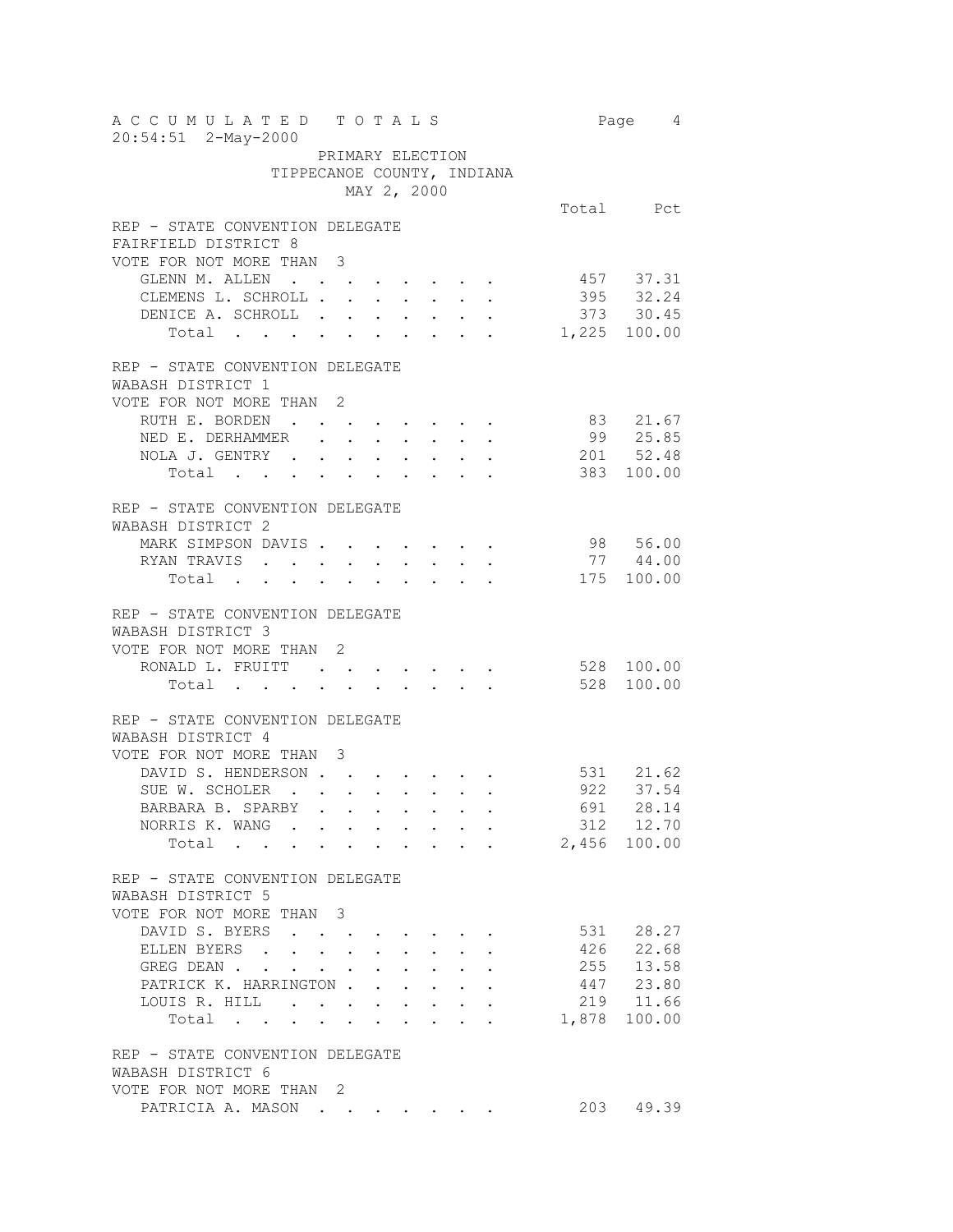| ELEANOR J. (ELLIE) MYLNARIK |  |  |  | 208 50.61  |
|-----------------------------|--|--|--|------------|
| Total                       |  |  |  | 411 100.00 |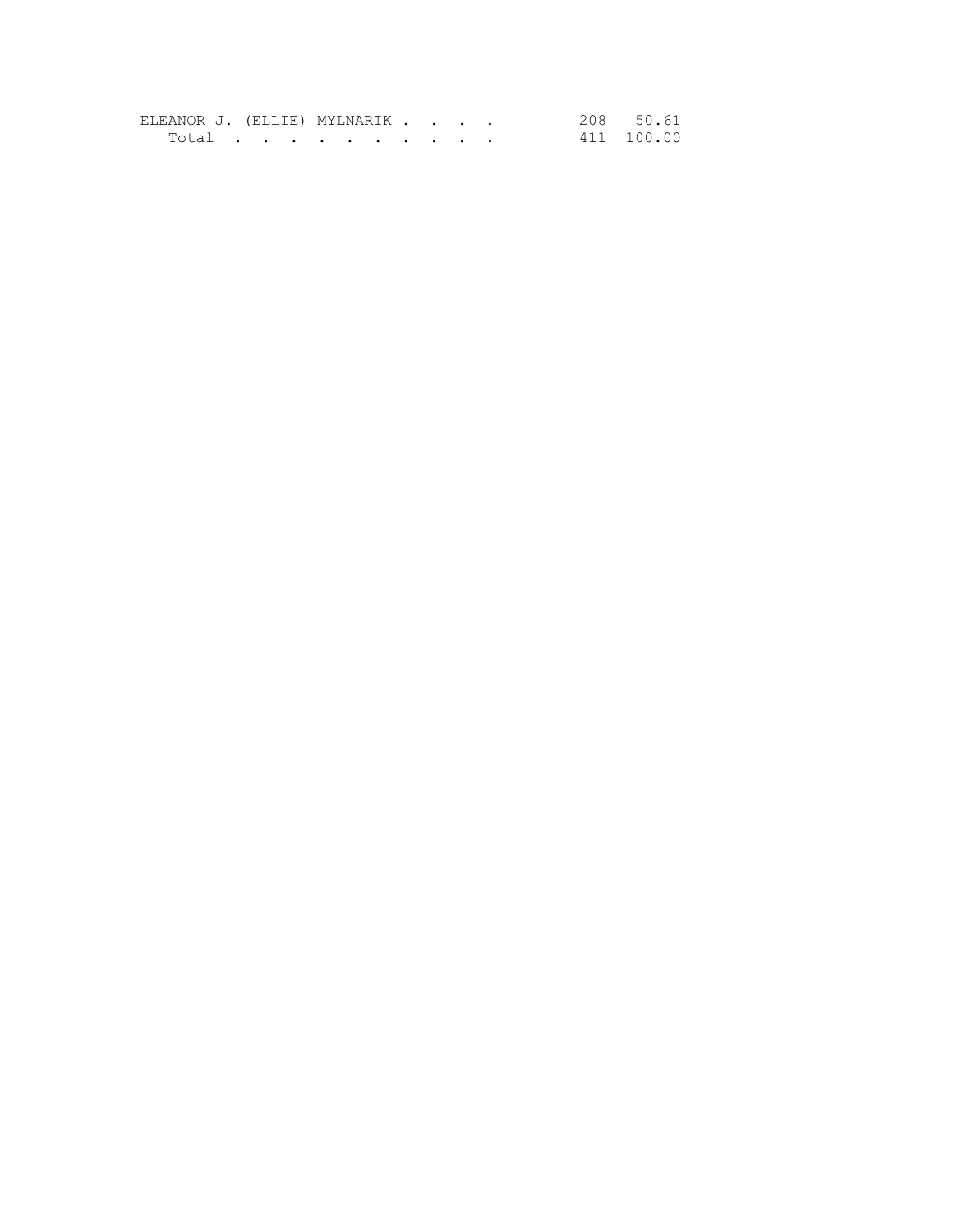| A C C U M U L A T E D T O T A L S<br>20:54:51 2-May-2000 |                                          | Page 5                     |                               |                                   |                      |     |                                         |  |
|----------------------------------------------------------|------------------------------------------|----------------------------|-------------------------------|-----------------------------------|----------------------|-----|-----------------------------------------|--|
|                                                          | PRIMARY ELECTION                         |                            |                               |                                   |                      |     |                                         |  |
| TIPPECANOE COUNTY, INDIANA                               |                                          |                            |                               |                                   |                      |     |                                         |  |
|                                                          | MAY 2, 2000                              |                            |                               |                                   |                      |     |                                         |  |
|                                                          |                                          |                            |                               |                                   |                      |     | Total Pct                               |  |
| REP - STATE CONVENTION DELEGATE COUNTY                   |                                          |                            |                               |                                   |                      |     |                                         |  |
| JACKSON, LAURAMIE, RANDOLPH, UNION, WAYNE DISTRICT       |                                          |                            |                               |                                   |                      |     |                                         |  |
| VOTE FOR NOT MORE THAN 3                                 |                                          |                            |                               |                                   |                      |     |                                         |  |
| CONNIE L. BASHAM                                         |                                          |                            |                               |                                   |                      |     | 588 33.64                               |  |
| WILLIAM D. HAAN                                          | $\sim 10^{-11}$                          |                            | $\mathbf{L}$ and $\mathbf{L}$ | $\sim$                            | $\ddot{\phantom{0}}$ |     | 544 31.12                               |  |
| RUTH E. SHEDD.                                           |                                          |                            |                               |                                   |                      |     | 616 35.24                               |  |
| Total                                                    |                                          |                            |                               |                                   |                      |     | 1,748 100.00                            |  |
|                                                          |                                          |                            |                               |                                   |                      |     |                                         |  |
| REP - STATE CONVENTION DELEGATE                          |                                          |                            |                               |                                   |                      |     |                                         |  |
| SHELBY DISTRICT                                          |                                          |                            |                               |                                   |                      |     |                                         |  |
| KARL RUTHERFORD                                          |                                          |                            |                               | and a series of the series of the |                      |     | 304 100.00                              |  |
| Total                                                    |                                          |                            |                               |                                   |                      |     | 304 100.00                              |  |
|                                                          |                                          |                            |                               |                                   |                      |     |                                         |  |
| REP - STATE CONVENTION DELEGATE COUNTY                   |                                          |                            |                               |                                   |                      |     |                                         |  |
| PERRY, SHEFFIELD, WASHINGTON DISTRICT                    |                                          |                            |                               |                                   |                      |     |                                         |  |
| VOTE FOR NOT MORE THAN 4                                 |                                          |                            |                               |                                   |                      |     |                                         |  |
| LeGRAND L. CLARK                                         |                                          |                            |                               |                                   |                      |     | 316 7.40                                |  |
| S. RUTH DAVIDSON                                         |                                          |                            |                               |                                   |                      | 940 | 22.01                                   |  |
| ALAN R. KEMPER                                           |                                          |                            |                               |                                   |                      |     | 882 20.66                               |  |
| JOHN L. KNOCHEL                                          |                                          |                            |                               |                                   |                      |     |                                         |  |
| RICK MILLER                                              | $\mathbf{r} = \mathbf{r} + \mathbf{r}$ . | $\mathcal{L}_{\text{max}}$ |                               | $\sim 10$                         |                      |     | 820 19.20<br>505 11.83                  |  |
| THOMAS P. MURTAUGH                                       | $\mathcal{L}_{\text{max}}$               |                            |                               | $\sim 10^{-10}$                   |                      |     | 807 18.90                               |  |
| Total                                                    |                                          |                            |                               | $\sim$ $\sim$                     | $\sim$               |     | 4,270 100.00                            |  |
|                                                          |                                          |                            |                               |                                   |                      |     |                                         |  |
| REP - STATE CONVENTION DELEGATE                          |                                          |                            |                               |                                   |                      |     |                                         |  |
| TIPPECANOE DISTRICT                                      |                                          |                            |                               |                                   |                      |     |                                         |  |
| VOTE FOR NOT MORE THAN 2                                 |                                          |                            |                               |                                   |                      |     |                                         |  |
| PATRICIA S. GARROTT                                      |                                          |                            |                               |                                   |                      |     | 553 57.60                               |  |
| STEPHEN L. MURRAY                                        |                                          |                            |                               |                                   |                      |     | $407$ $42.40$                           |  |
| Total                                                    |                                          |                            |                               |                                   |                      |     | 960 100.00                              |  |
|                                                          |                                          |                            |                               |                                   |                      |     |                                         |  |
| REP - STATE CONVENTION DELEGATE                          |                                          |                            |                               |                                   |                      |     |                                         |  |
| WEA DISTRICT 1                                           |                                          |                            |                               |                                   |                      |     |                                         |  |
| VOTE FOR NOT MORE THAN                                   |                                          |                            |                               |                                   |                      |     |                                         |  |
| WILLIAM (SMOKEY) ANDERSON                                |                                          |                            |                               |                                   |                      |     | 567 25.93                               |  |
| DONNA HART AVOLT                                         |                                          |                            |                               |                                   |                      |     | 441 20.16                               |  |
| KERRY N. JACOBY                                          | $\bullet$ . The set of $\bullet$         |                            |                               |                                   |                      |     |                                         |  |
| DAVE MURTAUGH                                            |                                          |                            |                               |                                   |                      |     |                                         |  |
| ERNEST A. WILKINSON                                      |                                          |                            |                               |                                   |                      |     | $218$ $9.97$<br>$751$ $34.34$<br>$9.60$ |  |
| Total                                                    |                                          |                            |                               |                                   |                      |     | 2,187 100.00                            |  |
|                                                          |                                          |                            |                               |                                   |                      |     |                                         |  |
| REP - STATE CONVENTION DELEGATE                          |                                          |                            |                               |                                   |                      |     |                                         |  |
| WEA DISTRICT 2                                           |                                          |                            |                               |                                   |                      |     |                                         |  |
| VOTE FOR NOT MORE THAN 2                                 |                                          |                            |                               |                                   |                      |     |                                         |  |
| KENNETH R. RUNCK                                         |                                          |                            |                               |                                   |                      |     | 263 100.00                              |  |
| Total                                                    |                                          |                            |                               |                                   |                      |     | 263 100.00                              |  |
|                                                          |                                          |                            |                               |                                   |                      |     |                                         |  |
| REP - STATE CONVENTION DELEGATE                          |                                          |                            |                               |                                   |                      |     |                                         |  |
| WEA DISTRICT 3                                           |                                          |                            |                               |                                   |                      |     |                                         |  |
| VOTE FOR NOT MORE THAN 2                                 |                                          |                            |                               |                                   |                      |     |                                         |  |
| LINDA BOLAND                                             |                                          |                            |                               |                                   |                      |     | 330 33.20                               |  |
|                                                          |                                          |                            |                               |                                   |                      |     |                                         |  |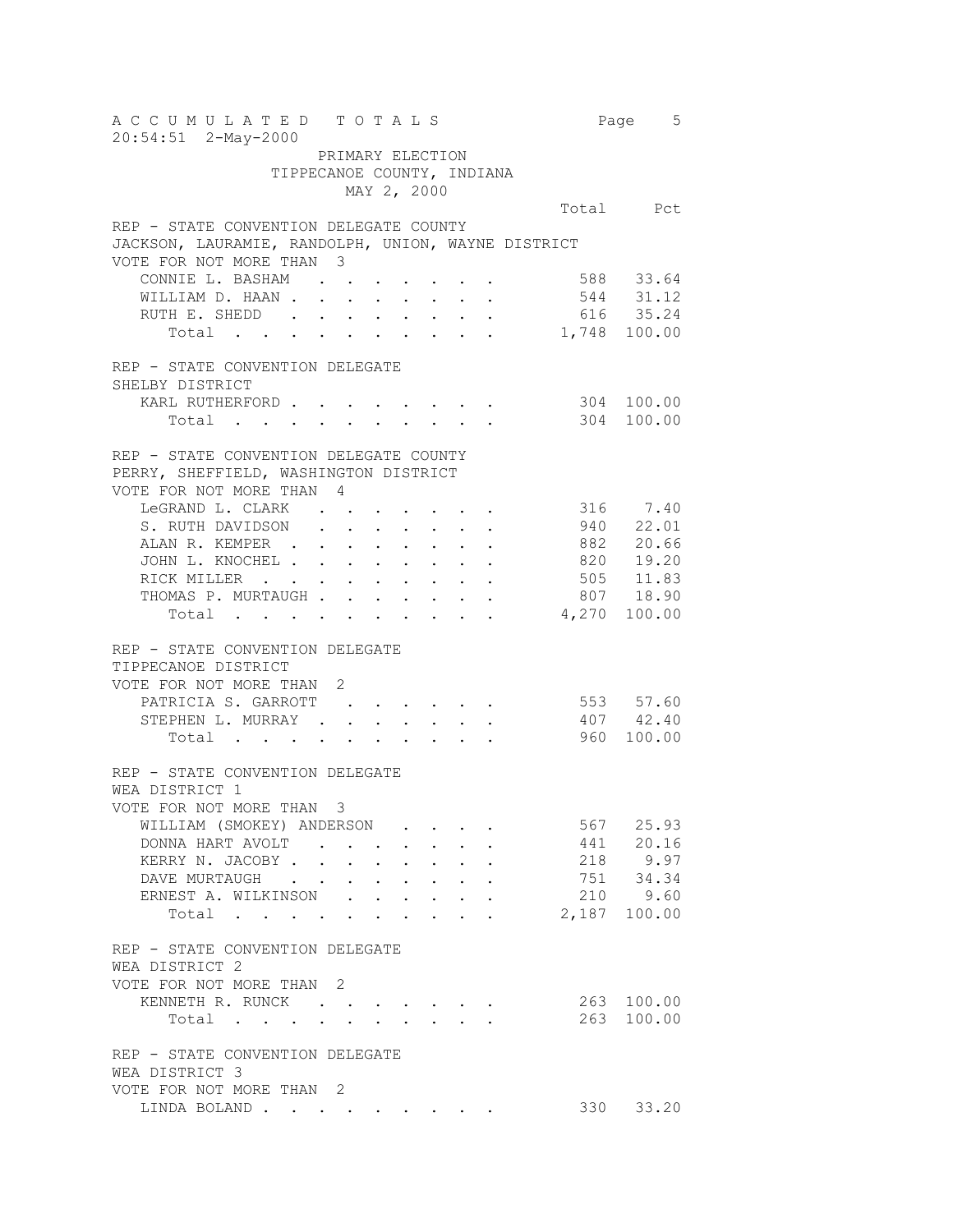| GREGORY S. NAPIER                                                       |  |  |  |  |  |  | 226 22.74  |
|-------------------------------------------------------------------------|--|--|--|--|--|--|------------|
| DENNIS D. PROBASCO                                                      |  |  |  |  |  |  | 438 44.06  |
| $Total \quad . \quad . \quad . \quad . \quad . \quad . \quad . \quad .$ |  |  |  |  |  |  | 994 100.00 |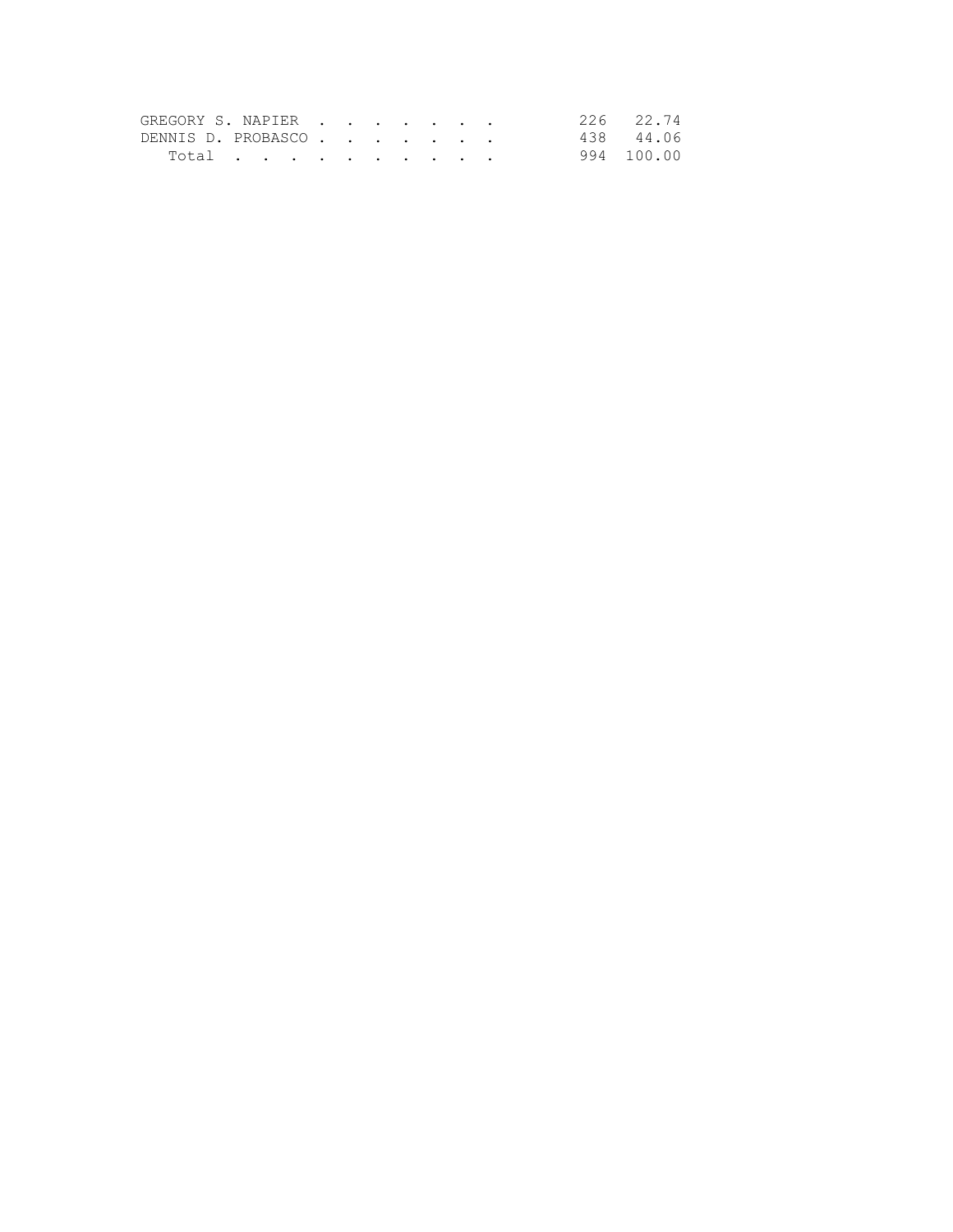| A C C U M U L A T E D T O T A L S<br>20:54:51 2-May-2000 |                                                                                    |  |        |                                                               |  |  |    | Page 6                       |  |
|----------------------------------------------------------|------------------------------------------------------------------------------------|--|--------|---------------------------------------------------------------|--|--|----|------------------------------|--|
|                                                          |                                                                                    |  |        | PRIMARY ELECTION<br>TIPPECANOE COUNTY, INDIANA<br>MAY 2, 2000 |  |  |    |                              |  |
|                                                          |                                                                                    |  |        |                                                               |  |  |    | Total Pct                    |  |
| DEM - PRESIDENT OF THE UNITED STATES<br>BILL BRADLEY     |                                                                                    |  |        |                                                               |  |  |    | 751 19.18                    |  |
| AL GORE 3,089 78.90                                      |                                                                                    |  |        |                                                               |  |  |    |                              |  |
| LYNDON H. LaROUCHE, JR.                                  |                                                                                    |  |        |                                                               |  |  |    |                              |  |
| Total                                                    |                                                                                    |  |        |                                                               |  |  |    | $75$ 1.92<br>3,915 100.00    |  |
| DEM - UNITED STATES SENATOR                              |                                                                                    |  |        |                                                               |  |  |    |                              |  |
| DAVID L. JOHNSON 2,869 100.00                            |                                                                                    |  |        |                                                               |  |  |    |                              |  |
| Total $\cdot$                                            |                                                                                    |  |        |                                                               |  |  |    | 2,869 100.00                 |  |
| DEM - GOVERNOR                                           |                                                                                    |  |        |                                                               |  |  |    |                              |  |
| FRANK O'BANNON                                           |                                                                                    |  |        |                                                               |  |  |    | 3,818 100.00                 |  |
| Total $\cdot$                                            |                                                                                    |  |        |                                                               |  |  |    | 3,818 100.00                 |  |
| DEM - UNITED STATES REPRESENTATIVE<br>7TH DISTRICT       |                                                                                    |  |        |                                                               |  |  |    |                              |  |
| JEFFREY L. CLAPPER 2,582 70.14                           |                                                                                    |  |        |                                                               |  |  |    |                              |  |
| MICHAEL DOUGLAS GRAF 568 15.43                           |                                                                                    |  |        |                                                               |  |  |    |                              |  |
| DANIEL SCOTT GRINESTAFF 283 7.69                         |                                                                                    |  |        |                                                               |  |  |    |                              |  |
| SAMUEL W. (DUTCH) HILLENBURG                             |                                                                                    |  |        |                                                               |  |  |    | 248 6.74                     |  |
| Total                                                    |                                                                                    |  |        |                                                               |  |  |    | 3,681 100.00                 |  |
| DEM - STATE SENATOR<br>7TH DISTRICT                      |                                                                                    |  |        |                                                               |  |  |    |                              |  |
| KATHY ALTMAN 650 100.00                                  |                                                                                    |  |        |                                                               |  |  |    |                              |  |
| Total                                                    |                                                                                    |  |        |                                                               |  |  |    | 650 100.00                   |  |
| DEM - STATE REPRESENTATIVE<br>25TH DISTRICT              |                                                                                    |  |        |                                                               |  |  |    |                              |  |
| CLAIRE LEUCK                                             |                                                                                    |  |        |                                                               |  |  |    | 23 100.00                    |  |
| Total                                                    |                                                                                    |  |        |                                                               |  |  | 23 | 100.00                       |  |
| DEM - STATE REPRESENTATIVE                               |                                                                                    |  |        |                                                               |  |  |    |                              |  |
| 26TH DISTRICT                                            |                                                                                    |  |        |                                                               |  |  |    |                              |  |
| BRAD C. WINDLER                                          |                                                                                    |  |        |                                                               |  |  |    | 1,143 100.00                 |  |
| Total                                                    |                                                                                    |  |        |                                                               |  |  |    | 1,143 100.00                 |  |
| DEM - STATE REPRESENTATIVE<br>27TH DISTRICT              |                                                                                    |  |        |                                                               |  |  |    |                              |  |
| SHEILA J. KLINKER                                        |                                                                                    |  |        |                                                               |  |  |    | 1,867 100.00<br>1,867 100.00 |  |
| Total                                                    |                                                                                    |  | $\sim$ |                                                               |  |  |    |                              |  |
| DEM - STATE REPRESENTATIVE                               |                                                                                    |  |        |                                                               |  |  |    |                              |  |
| 41ST DISTRICT<br>NO CANDIDATE FILED                      |                                                                                    |  |        |                                                               |  |  |    |                              |  |
| Total                                                    |                                                                                    |  |        |                                                               |  |  | 0  |                              |  |
|                                                          | $\mathcal{L}(\mathcal{A})$ . The contribution of the contribution of $\mathcal{A}$ |  |        |                                                               |  |  |    |                              |  |
| DEM - JUDGE OF THE SUPERIOR COURT<br>NO CANDIDATE FILED  |                                                                                    |  |        |                                                               |  |  |    |                              |  |
| Total                                                    |                                                                                    |  |        |                                                               |  |  | 0  |                              |  |
|                                                          |                                                                                    |  |        |                                                               |  |  |    |                              |  |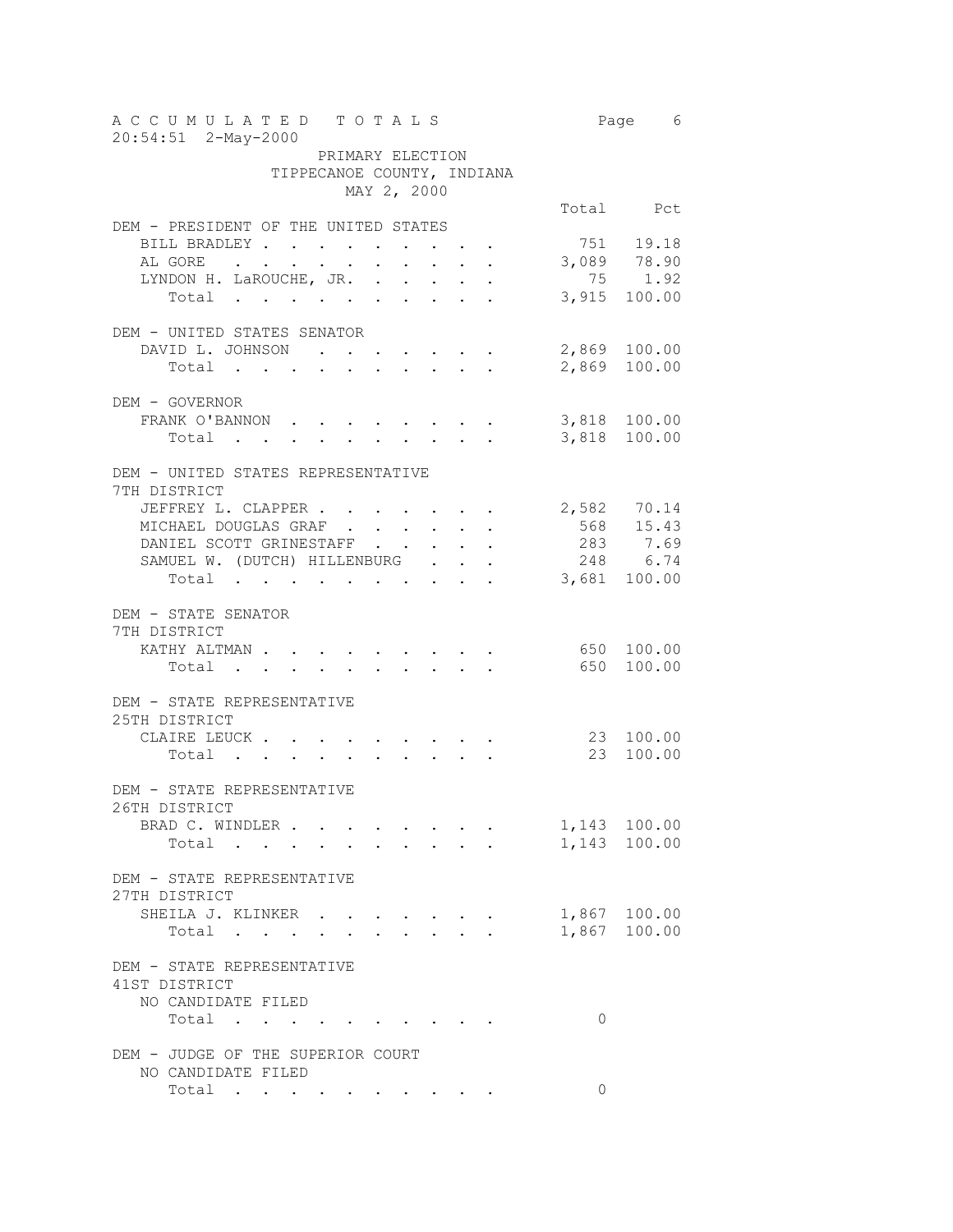## DEM - COUNTY TREASURER

NO CANDIDATE FILED

Total . . . . . . . . . 0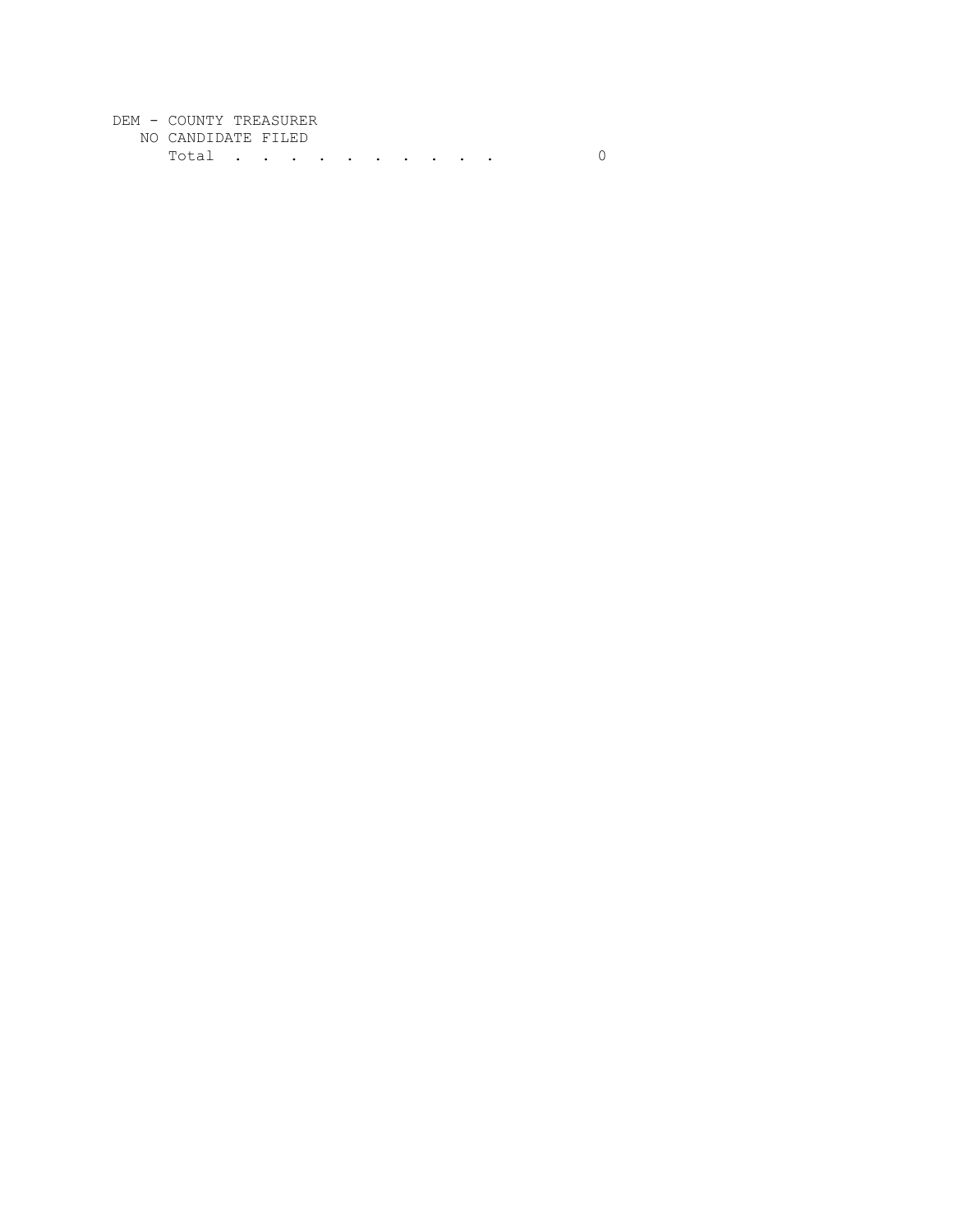| ACCUMULATED TOTALS<br>20:54:51 2-May-2000                                                                 |                             | Page 7                   |
|-----------------------------------------------------------------------------------------------------------|-----------------------------|--------------------------|
| PRIMARY ELECTION<br>TIPPECANOE COUNTY, INDIANA                                                            |                             |                          |
| MAY 2, 2000                                                                                               |                             |                          |
| DEM - COUNTY CORONER<br>NO CANDIDATE FILED                                                                |                             | Total Pct                |
| Total<br>$\mathbf{r}$ , $\mathbf{r}$ , $\mathbf{r}$ , $\mathbf{r}$                                        | $\Omega$                    |                          |
| DEM - COUNTY SURVEYOR<br>NO CANDIDATE FILED<br>Total                                                      | $\Omega$                    |                          |
| DEM - COUNTY COMMISSIONER<br>DISTRICT <sub>2</sub>                                                        |                             |                          |
| NO CANDIDATE FILED<br>Total                                                                               | $\Omega$                    |                          |
| DEM - COUNTY COMMISSIONER<br>DISTRICT 3                                                                   |                             |                          |
| NO CANDIDATE FILED<br>Total                                                                               | 0                           |                          |
| DEM - COUNTY COUNCIL MEMBER<br>AT-LARGE                                                                   |                             |                          |
| VOTE FOR NOT MORE THAN 3                                                                                  |                             |                          |
| DAVID E. NELSON                                                                                           |                             | 2,730 56.16              |
| CHARLES (CHUCK) VAUGHT.                                                                                   | 2,131 43.84<br>4,861 100.00 |                          |
| Total .                                                                                                   |                             |                          |
| DEM - STATE CONVENTION DELEGATE<br>FAIRFIELD DISTRICT 1<br>VOTE FOR NOT MORE THAN 2<br>NO CANDIDATE FILED |                             |                          |
| Total                                                                                                     | 0                           |                          |
| DEM - STATE CONVENTION DELEGATE<br>FAIRFIELD DISTRICT 2                                                   |                             |                          |
| VOTE FOR NOT MORE THAN                                                                                    |                             |                          |
| BARBARA J. WOOD<br>$\mathbf{r}$ , $\mathbf{r}$ , $\mathbf{r}$ , $\mathbf{r}$                              |                             | 155 100.00<br>155 100.00 |
| $\texttt{Total}$                                                                                          |                             |                          |
| DEM - STATE CONVENTION DELEGATE<br>FAIRFIELD DISTRICT 3<br>VOTE FOR NOT MORE THAN 2                       |                             |                          |
| AUDREY J. (AJ) BENNETT .                                                                                  |                             | 93 41.15                 |
| EILEEN HESSION WEISS.                                                                                     |                             | 133 58.85                |
| Total<br>$\sim$ $\sim$                                                                                    |                             | 226 100.00               |
| DEM - STATE CONVENTION DELEGATE                                                                           |                             |                          |
| FAIRFIELD DISTRICT 4                                                                                      |                             |                          |
| VOTE FOR NOT MORE THAN 3                                                                                  |                             |                          |
| PERRY E. BROWN                                                                                            |                             | 239 100.00               |
| Total                                                                                                     |                             | 239 100.00               |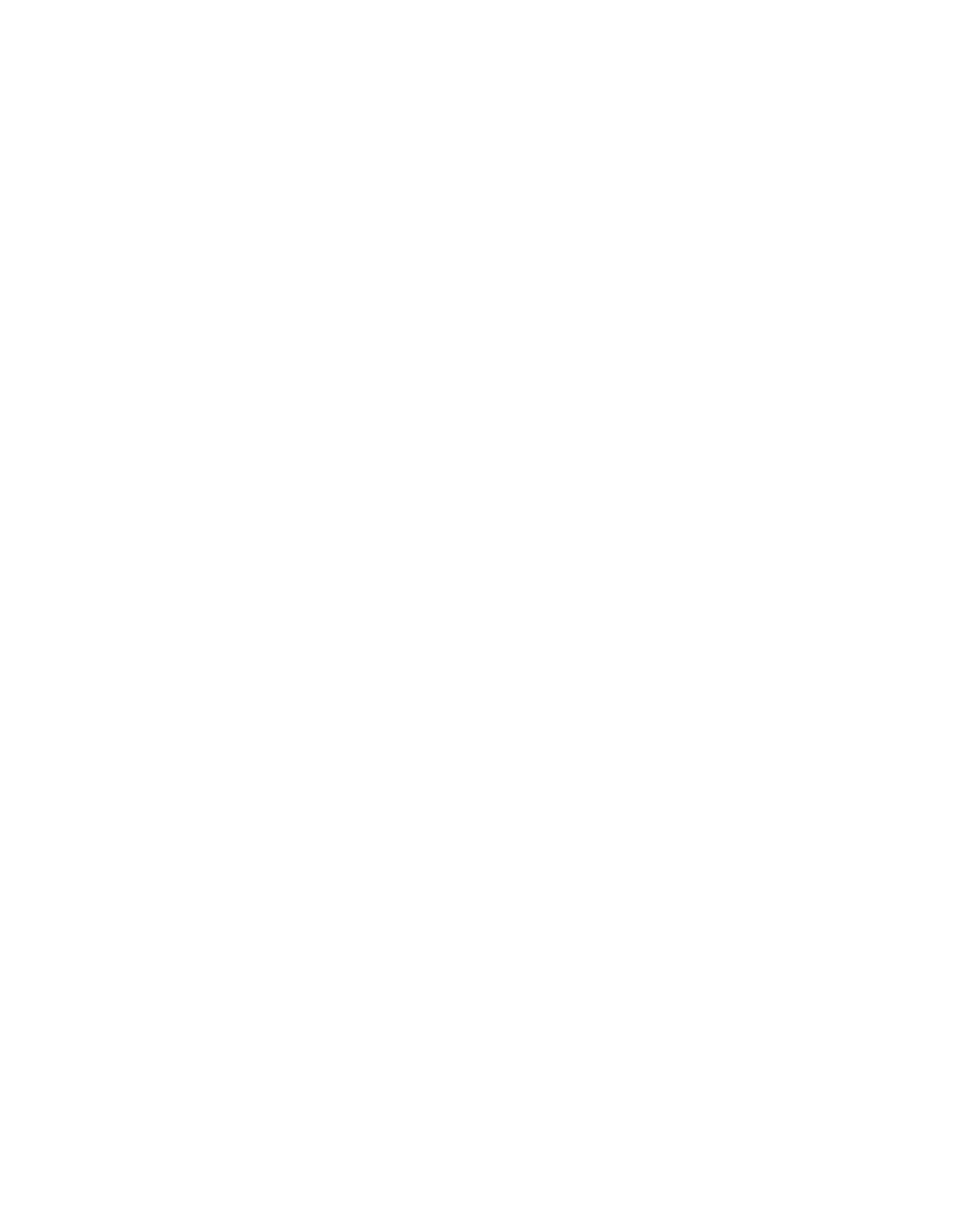| A C C U M U L A T E D T O T A L S<br>20:54:51 2-May-2000         |  |          | Page 8      |
|------------------------------------------------------------------|--|----------|-------------|
| PRIMARY ELECTION                                                 |  |          |             |
| TIPPECANOE COUNTY, INDIANA                                       |  |          |             |
| MAY 2, 2000                                                      |  |          |             |
|                                                                  |  |          | Total Pct   |
| DEM - STATE CONVENTION DELEGATE                                  |  |          |             |
| FAIRFIELD DISTRICT 5                                             |  |          |             |
| VOTE FOR NOT MORE THAN 4                                         |  |          |             |
|                                                                  |  |          | 157 32.17   |
| JEAN LUDEMAN ANNESSI                                             |  |          | 155 31.76   |
| MICHAEL L. ANNESSI<br>$\ddot{\phantom{0}}$                       |  |          |             |
| NORA W. JARMON                                                   |  |          | 176 36.07   |
| Total                                                            |  |          | 488 100.00  |
|                                                                  |  |          |             |
| DEM - STATE CONVENTION DELEGATE                                  |  |          |             |
| FAIRFIELD DISTRICT 6                                             |  |          |             |
| VOTE FOR NOT MORE THAN 2                                         |  |          |             |
| JAMES L. MC MURRY                                                |  |          | 125 33.97   |
| JAMES F. RIEHLE .<br>$\mathbf{L}^{\text{max}}$<br>$\sim$ $-$     |  |          | $243$ 66.03 |
| $\mathbf{L}^{\text{max}}$<br>Total                               |  |          | 368 100.00  |
|                                                                  |  |          |             |
| DEM - STATE CONVENTION DELEGATE                                  |  |          |             |
| FAIRFIELD DISTRICT 7                                             |  |          |             |
| VOTE FOR NOT MORE THAN 2                                         |  |          |             |
| LEROY A. SMITH                                                   |  |          | 99 100.00   |
| Total                                                            |  |          | 99 100.00   |
|                                                                  |  |          |             |
| DEM - STATE CONVENTION DELEGATE                                  |  |          |             |
| FAIRFIELD DISTRICT 8                                             |  |          |             |
| VOTE FOR NOT MORE THAN 3                                         |  |          |             |
| NO CANDIDATE FILED                                               |  |          |             |
| Total<br>والمعارف والمستحدث والمعارف والمستحدث                   |  | $\Omega$ |             |
|                                                                  |  |          |             |
| DEM - STATE CONVENTION DELEGATE                                  |  |          |             |
| WABASH DISTRICT 1                                                |  |          |             |
|                                                                  |  |          |             |
| VOTE FOR NOT MORE THAN 2<br>JOSEPH T. KRAUSE                     |  |          |             |
|                                                                  |  |          | 143 100.00  |
| Total                                                            |  |          | 143 100.00  |
|                                                                  |  |          |             |
| DEM - STATE CONVENTION DELEGATE                                  |  |          |             |
| WABASH DISTRICT 2                                                |  |          |             |
| VOTE FOR NOT MORE THAN 2                                         |  |          |             |
| NO CANDIDATE FILED                                               |  |          |             |
| Total                                                            |  | 0        |             |
|                                                                  |  |          |             |
| DEM - STATE CONVENTION DELEGATE                                  |  |          |             |
| WABASH DISTRICT 3                                                |  |          |             |
| VOTE FOR NOT MORE THAN 2                                         |  |          |             |
| SONYA L. MARGERUM                                                |  |          | 179 100.00  |
| Total $\cdots$                                                   |  |          | 179 100.00  |
|                                                                  |  |          |             |
| DEM - STATE CONVENTION DELEGATE                                  |  |          |             |
| WABASH DISTRICT 4                                                |  |          |             |
| VOTE FOR NOT MORE THAN 4                                         |  |          |             |
| MONIE KRUEGER<br><b>Contract Contract Contract</b><br>$\sim$ $-$ |  |          | 224 58.18   |
| DARLENE MITCHELL<br>$\mathbf{r}$                                 |  |          | 161 41.82   |
| Total                                                            |  |          | 385 100.00  |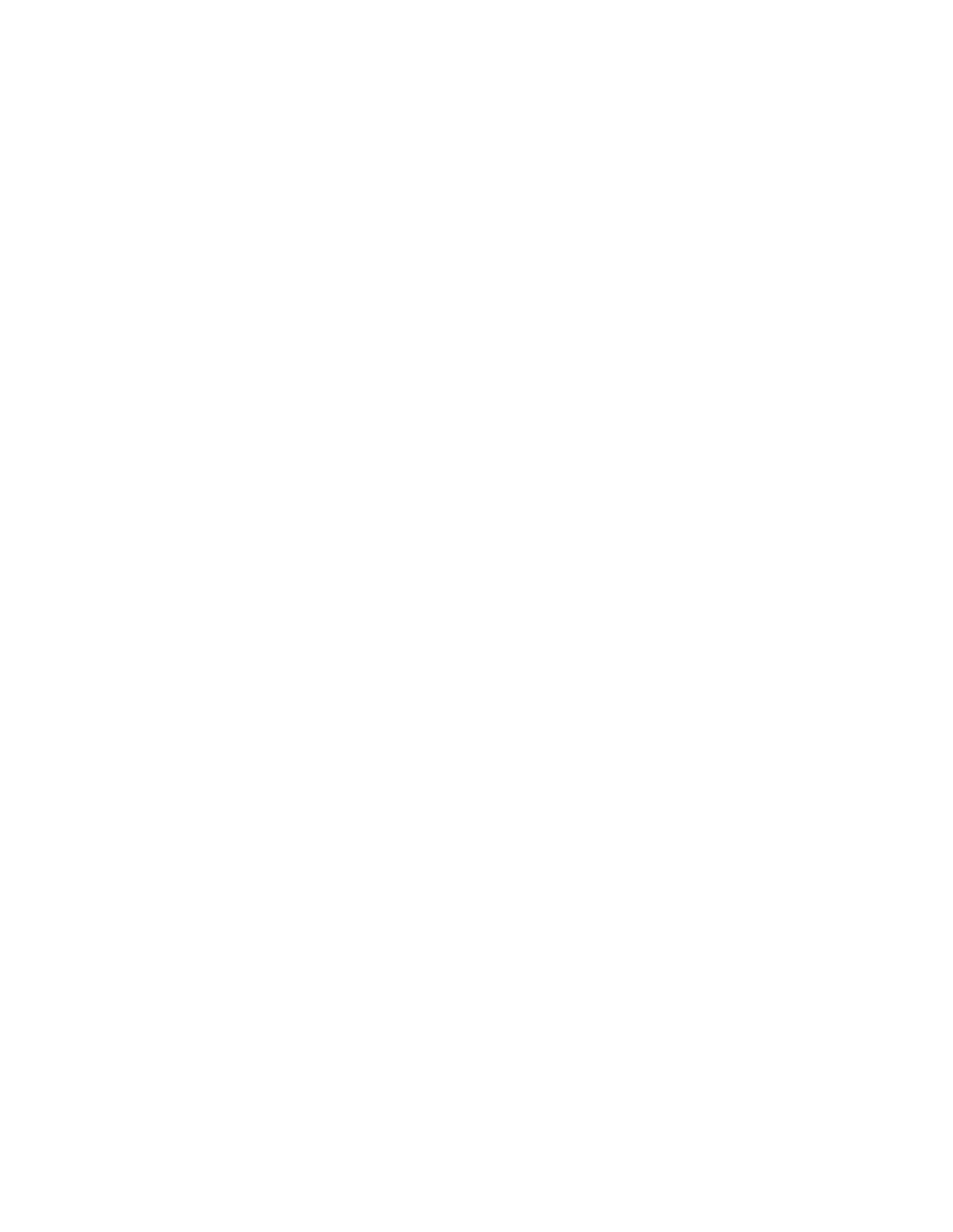A C C U M U L A T E D T O T A L S Page 9 20:54:51 2-May-2000 PRIMARY ELECTION TIPPECANOE COUNTY, INDIANA MAY 2, 2000 Total Pct DEM - STATE CONVENTION DELEGATE WABASH DISTRICT 5 VOTE FOR NOT MORE THAN 2 MARGIE M. ARONSON . . . . . . . . . 100 22.68 LARRY R. BOLTON JR. . . . . . . 58 13.15 NANCY A. CLAPPER . . . . . . . REBECCA S. MIKELS . . . . . . . 102 23.13 Total . . . . . . . . . . 441 100.00 DEM - STATE CONVENTION DELEGATE WABASH DISTRICT 6 VOTE FOR NOT MORE THAN 2 NORMAN D. CHILDRESS . . . . . . 67 100.00 Total . . . . . . . . . . 67 100.00 DEM - STATE CONVENTION DELEGATE COUNTY JACKSON, LAURAMIE, RANDOLPH, UNION, WAYNE DISTRICT VOTE FOR NOT MORE THAN 2 SAM COPELAND . . . . . . . . . 155 100.00 Total . . . . . . . . . . 155 100.00 DEM - STATE CONVENTION DELEGATE SHELBY DISTRICT VOTE FOR NOT MORE THAN 2 NO CANDIDATE FILED Total . . . . . . . . . . 0 DEM - STATE CONVENTION DELEGATE COUNTY -PERRY, SHEFFIELD, WASHINGTON DISTRICT VOTE FOR NOT MORE THAN 3 BELVA M. PRITCHETT . . . . . . . 287 100.00 Total . . . . . . . . . . 287 100.00 DEM - STATE CONVENTION DELEGATE TIPPECANOE DISTRICT VOTE FOR NOT MORE THAN 2 NO CANDIDATE FILED Total . . . . . . . . . . 0 DEM - STATE CONVENTION DELEGATE WEA DISTRICT 1 VOTE FOR NOT MORE THAN 3 SANDRA K. CORNELL . . . . . . . 194 65.32 RICHARD M. CORNSTUBLE . . . . . . 103 34.68 Total . . . . . . . . . . 297 100.00 DEM - STATE CONVENTION DELEGATE WEA DISTRICT 2 VOTE FOR NOT MORE THAN 3 CAROLYN D. COLLUM . . . . . . . 89 100.00<br>Total . . . . . . . . . . 89 100.00 Total . . . . . . . . . .